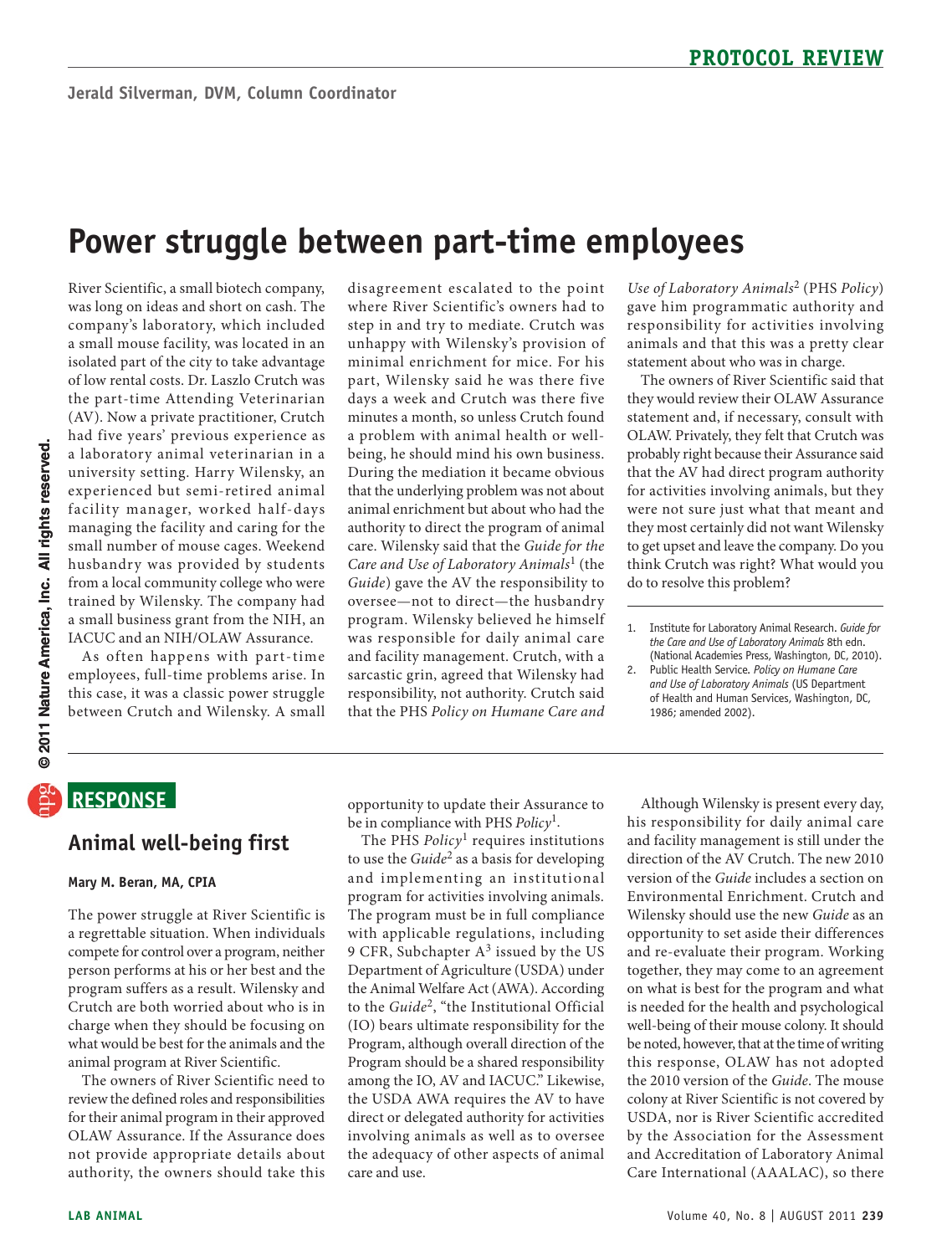Scientific to update the mouse program to be compliant with the 2010 version of is no regulatory requirement for River the *Guide*.

- 1. Public Health Service. *Policy on Humane Care and Use of Laboratory Animals* (US Department of Health and Human Services, Washington, DC, 1986; amended 2002).
- *for the Care and Use of Laboratory Animals* 8th 2. Institute for Laboratory Animal Research. *Guide*  edn. (National Academies Press, Washington, DC, 2010).
- 3. Code of Federal Regulations. Title 9, Chapter 1, Subchapter A.

*Beran is Associate Director, Office of Research Compliance, Georgia Institute of Technology, Atlanta, GA.* 

## **ReSponSe**

### **Shared authority and responsibility**

#### **Gwenn S.F. oki, MpH, CIp & Trinka W. Adamson, MS, DVM, DACLAM**

 represents a classic power struggle that also presents a potential animal welfare the mice, making him the 'chief cook and bottle washer.' In addition, the facility relies on part-time student help for weekend coverage. This staffing scenario may be common for start-up companies, but the overall objective of Crutch, Wilensky and the weekend animal care staff must be The staffing situation at River Scientific concern. Crutch, the AV, and Wilensky, the animal facility manager, are both parttime employees. Wilensky is not only managing the facility but also caring for focused solely on animal care and use.

Because of his background in a university laboratory animal research that are not consistent with the resources of a small, financially limited biotech company. Despite the financial situation, Scientific have the resources and trained individuals to carry out appropriate animal husbandry, as well as trained researchers and staff to carry out humane The *Guide* indicates that an "effective setting, Crutch may have expectations the OLAW Assurance requires that River animal research (PHS *Policy IV.C.1.d.*)<sup>1</sup>. Program requires clearly defined roles

 that align responsibility with regulatory and management authority"2. The IO has ultimate responsibility for the overall animal care and use program, and the AV must be provided with "sufficient" authority to manage the program of animal care. The *Guide* states that "the AV should oversee other aspects of case of a part-time AV, "there must be an management"<sup>2</sup> and a means for frequent, direct and timely communication with animal care and use (e.g., husbandry and housing) to ensure that the Program complies with the *Guide*," and in the individual with assigned responsibility for daily animal care and use and facility the AV regarding any animal health issues (Animal Welfare Act;  $9$  CFR 2.33 (b))<sup>3</sup>.

 and guidelines included definitions of 'authority' and 'responsibility'. Webster's to control, command or determine, whereas 'responsibility' is defined as the state or act of being accountable, as for something obligations4. Under the circumstances, however, imposing hierarchical positions on these two terms seems illogical. Because must have the authority and responsibility authority for ensuring that implementation of appropriate animal care and use (that meets River Scientific's programmatic requirements) occurs on a daily basis reside with each member of the animal care staff, It would be helpful if the regulations dictionary defines 'authority' as the power within one's power, involving duties or Crutch and Wilensky are part-timers, both to conduct their jobs. The responsibility and including Crutch and Wilensky.

 employee of River Scientific, who, more than likely, has his own way of doing detrimental to animal health and welfare, the AV, as a new hire, should work with Wilensky and the weekend animal care environment is fostered. Although Crutch has the authority and responsibility to direct animal care and the animal facility, he is a part-time employee and must rely on others to implement the day-to-day husbandry requirements. The AV can also provide educational opportunities to increase Wilensky, with many years of experience as 'chief cook and bottle washer' is a valued things. Unless his way of doing things is staff to make sure that animal care and use is appropriate and a positive work Wilensky's and the animal care staff 's

 knowledge, awareness and understanding with Wilensky, allowing Wilensky to do his job but still require accountability. Suckow and Doerning state, "when something must be done immediately and either the veterinarian or research personnel cannot delegate authority and responsibilities"<sup>5</sup>. In this scenario, effective communication between Crutch and Wilensky is key. The approach should be one of shared authority, responsibility and accountability for the care and use of the laboratory animals at of current practices<sup>1-3</sup>. Crutch should work be reached, it is best to have a policy to River Scientific.

- 1. Public Health Service. *Policy on Humane Care and Use of Laboratory Animals* (US Department of Health and Human Services, Washington, DC, 1986; amended 2002).
- *for the Care and Use of Laboratory Animals* 8th 2. Institute for Laboratory Animal Research. *Guide*  edn. (National Academies Press, Washington, DC, 2010).
- 3. Code of Federal Regulations. Title 9, Chapter 1, Subchapter A. Parts 1, 2, 3.
- 4. *Random House Webster's Concise Dictionary* 2nd edn. (Random House, New York, 2001).
- veterinary care. in *The IACUC Handbook* 2nd edn. 5. Suckow, M.A. & Doerning, B.J. Assessment of (eds. Silverman, J., Suckow, M.A. & Murthy, S.) 493–520 (CRC Press, Boca Raton, FL, 2007).

*Oki is Director of Research Subjects Protection, and Adamson is Clinical Veterinarian/Assistant Professor in the Division of Comparative Medicine, Beckman Research Institute, City of Hope, Duarte, CA.* 

### **ReSponSe**

### **AV has authority but colleagues need to collaborate**

#### **Lois A. Zitzow, MS, DVM, DACLAM & George Langan, DVM, DACLAM**

 research are not covered by the provisions of the Animal Welfare Act<sup>1</sup>, but because NIH, the PHS *Policy*2 does apply. Section IV.A.3.b.1 of the PHS *Policy* states that the experience in laboratory animal science and medicine, who has direct or delegated program authority and responsibility Mice of the genus *Mus* that are bred for River Scientific receives funding from IACUC should include at least "one Doctor of Veterinary Medicine, with training or